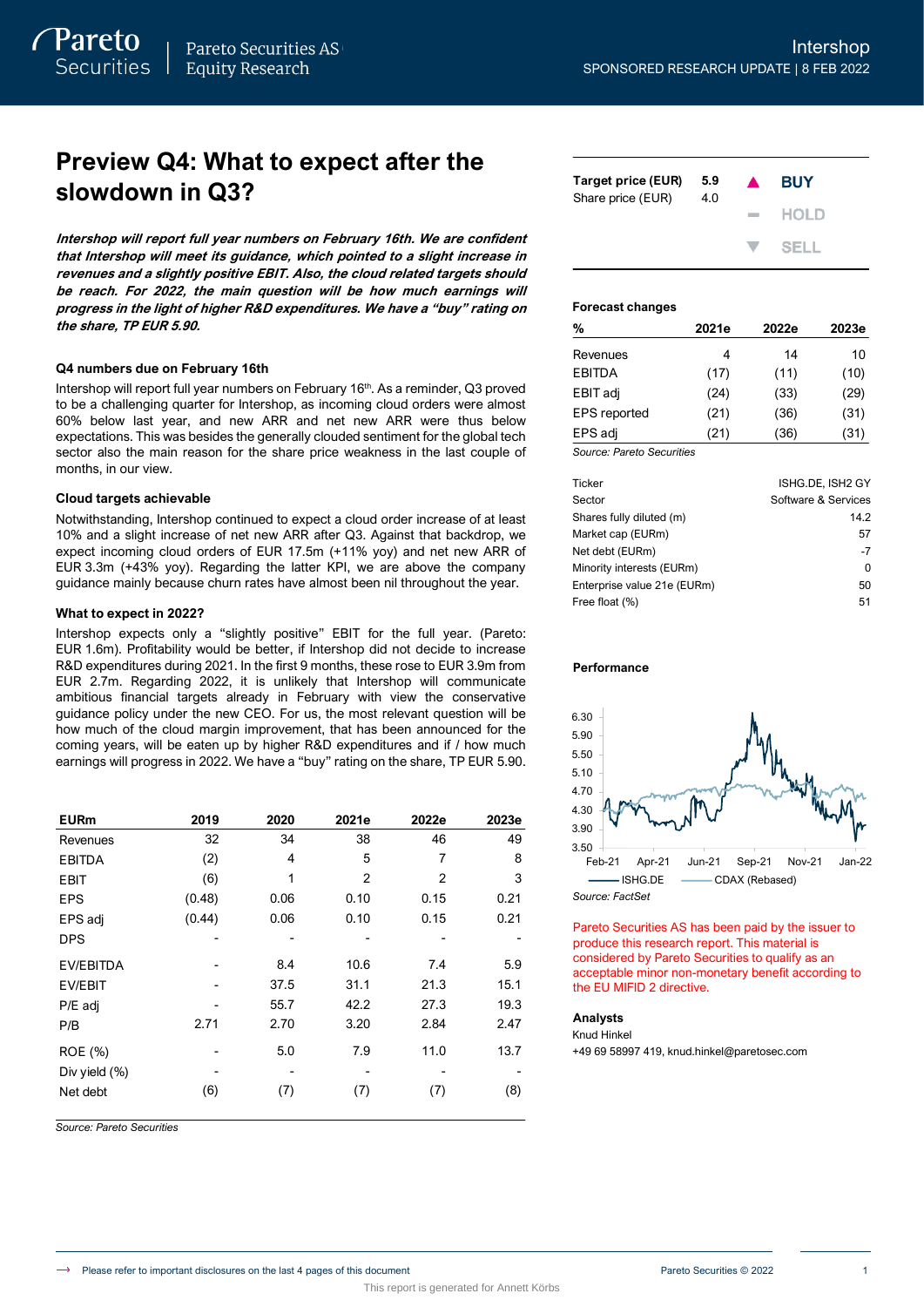# **Our view on Q4**

### **Q4 outlook**

|                                |                   | Actual  | Pareto           |           |       | <b>Pareto estimates</b> |
|--------------------------------|-------------------|---------|------------------|-----------|-------|-------------------------|
| Intershop                      |                   | Q4 2020 | Q4 2021e yoy (%) |           | 2021e | 2022e                   |
| <b>Revenues</b>                | <b>EURm</b>       | 9.3     | 11.1             | 20        | 37.7  | 45.6                    |
| of which: Licenses             | $^{\prime\prime}$ | 1.5     | 0.7              | $-56$     | 1.8   | 3.4                     |
| of which: Maintenance          | $^{\prime\prime}$ | 1.9     | 1.9              | $-1$      | 7.5   | 7.5                     |
| of which: Cloud / Subscription | "                 | 2.0     | 4.2              | 108       | 12.4  | 16.0                    |
| of which: Services             | $^{\prime\prime}$ | 3.8     | 4.3              | 13        | 16.0  | 18.7                    |
| <b>Gross profit</b>            |                   | 4.8     | 5.2              | 9         | 17.7  | 22.9                    |
| margin                         | %                 | 51.3%   | 46.7%            | $-464$ BP | 46.9% | 50.2%                   |
| <b>EBIT</b>                    | <b>EURm</b>       | 0.4     | 0.5              | 15        | 1.6   | 2.3                     |
| margin                         | %                 | 4.4%    | 4.2%             | $-19BP$   | 4.3%  | 5.1%                    |
| Other cloud-related KPI        |                   |         |                  |           |       |                         |
| Incoming cloud orders          | <b>EURm</b>       | 4.5     | 6.2              | 36        | 17.5  | 22.8                    |
| ARR from cloud                 |                   | 9.3     | 12.6             | 36        | 12.6  | 16.2                    |
| New ARR                        |                   | 0.8     | 1.2              | 52        | 3.3   | 4.3                     |
| Net new ARR                    |                   | 0.7     | 1.2              | 74        | 3.3   | 3.6                     |
| Implied churn                  |                   | 0.1     | 0.0              | $-100$    | (0.0) | 0.6                     |

*Source: Pareto Securities*

As a reminder, Q3 proved to be a challenging quarter for Intershop, as incoming cloud orders were almost 60% below last year, and new ARR and net new ARR were thus below expectations. This was also besides the clouded sentiment for the global tech sector the main reason for the share price weakness in the last couple of months, in our view.

Notwithstanding, Intershop continued to expect an order increase of at least 10% and a slight increase of net new ARR after Q3. Against that backdrop, we expect incoming cloud orders of EUR 17.5m (+11% yoy) and net new ARR of EUR 3.3m (+43% yoy). Regarding the latter KPI, we are above the company guidance mainly because churn rates have been almost nil throughout the year.

License and maintenance revenues were down as expected after 9 months due the to the transition of the product suite into the cloud and we expect this development to have continued in Q4. All in, we expect a revenue increase of 12% for the full year (Intershop: "slight increase").

While the gross margin in Q3 was clearly above last year's level, the 46.7% marked a setback against the 48.5% realized in the last quarter. This was mainly a product mix effect, we believe (lower share of licenses). In addition to that, other expenses were up 3% percentage points as ratio to sales. As announced by Intershop, the company invested into its product and R&D costs rose to EUR 3.9m from EUR 2.7m last year in the first 9 months. These investments are the main reason why Intershop expects only a "slightly positive" EBIT for the full year, we think (Pareto: EUR 1.6m).

Regarding 2022, we expect only cautious and vague statements at this point in time. For us, the most relevant question is how much of the cloud margin improvement, that has been announced for the coming years, will be eaten up by higher R&D expenditures and if and how much earnings will progress in 2022. We have a "buy" rating on the share, TP EUR 5.90.

This report is generated for Annett Körbs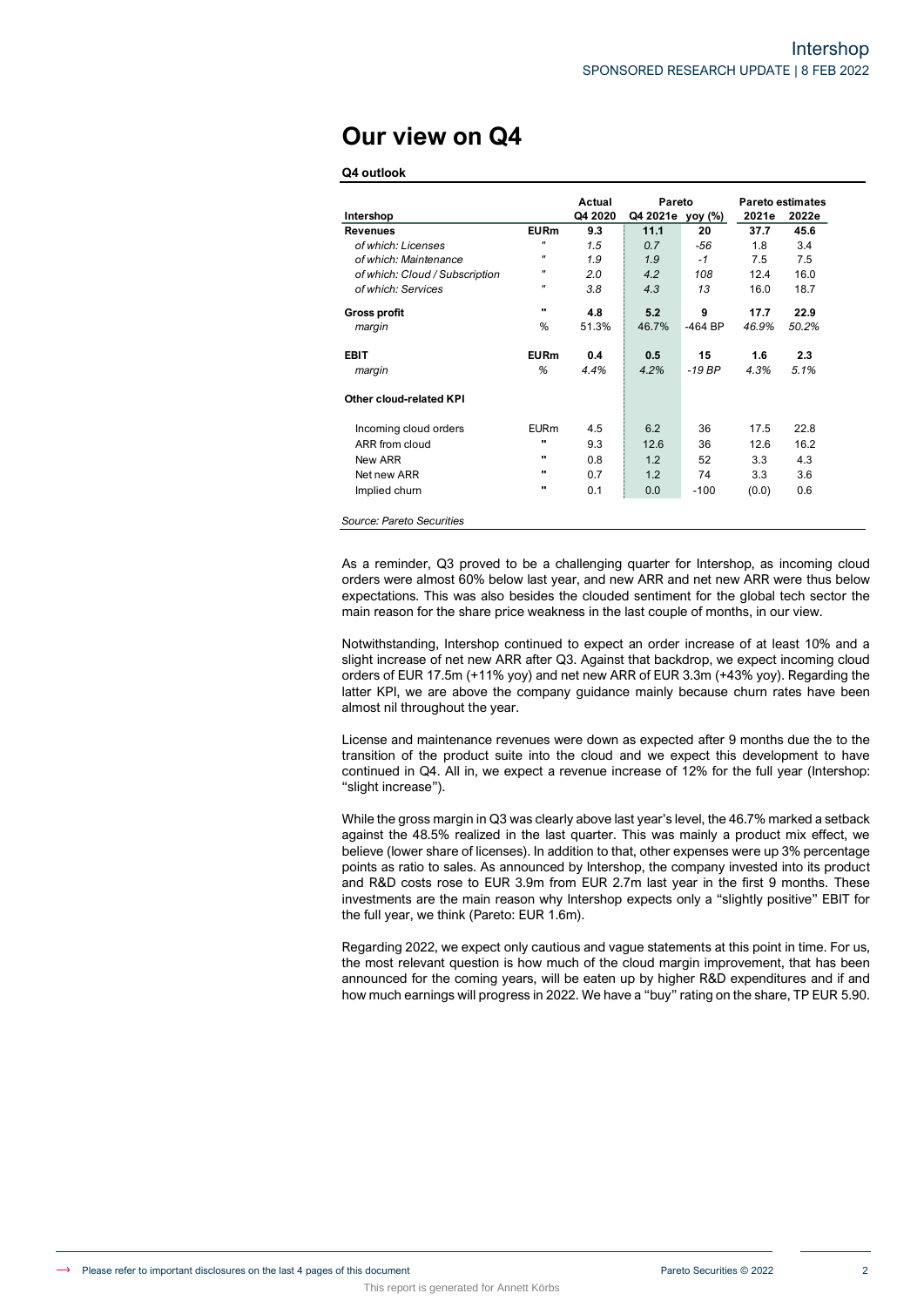# Intershop SPONSORED RESEARCH UPDATE | 8 FEB 2022

## **Exhibit 1: At a glance**

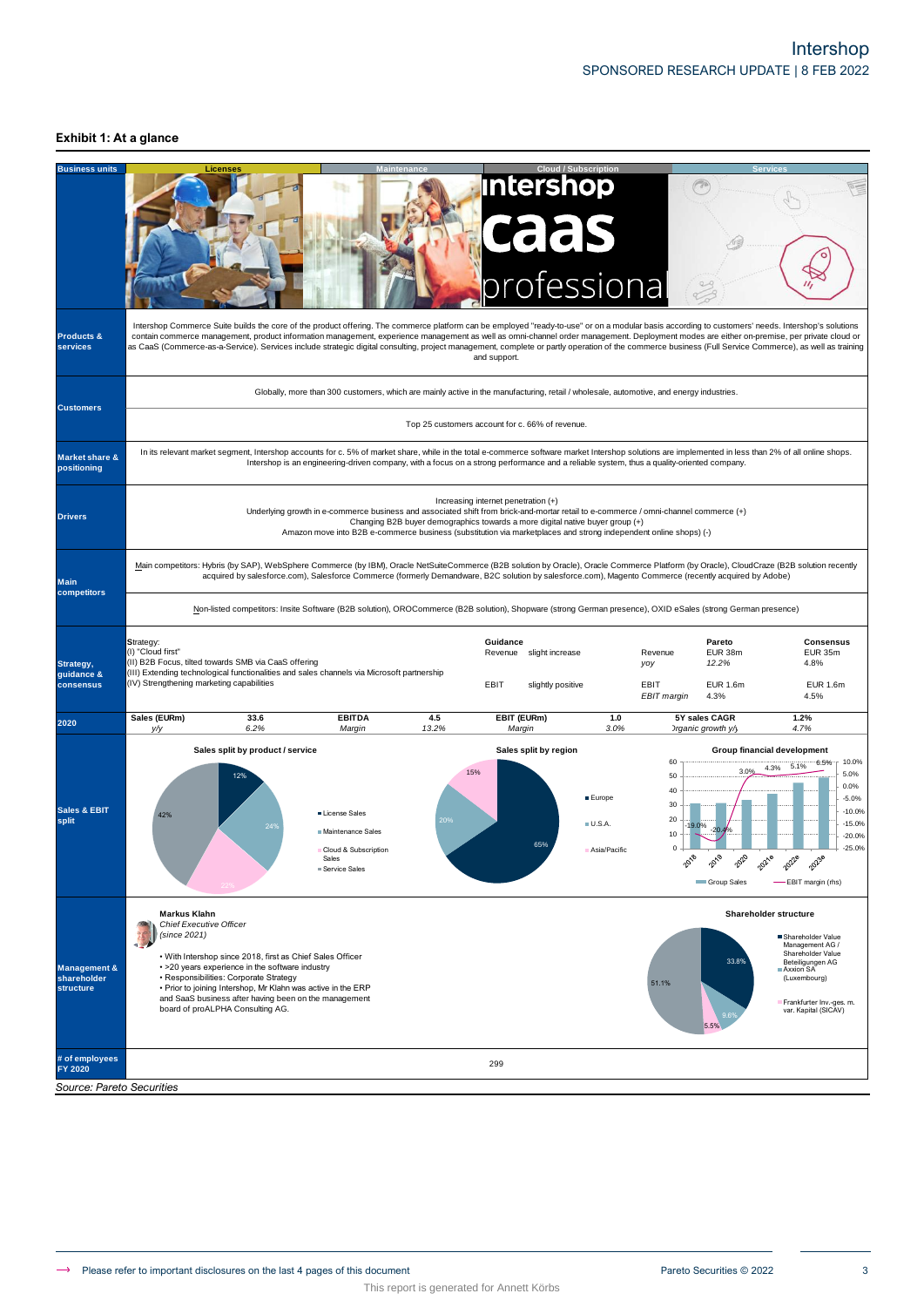| PROFIT & LOSS (fiscal year) (EURm)   | 2016                     | 2017                     | 2018                     | 2019                     | 2020                     | 2021e                    | 2022e                    | 2023e          |
|--------------------------------------|--------------------------|--------------------------|--------------------------|--------------------------|--------------------------|--------------------------|--------------------------|----------------|
| <b>Revenues</b>                      | 34                       | 36                       | 31                       | 32                       | 34                       | 38                       | 46                       | 49             |
| <b>EBITDA</b>                        | 0                        | 3                        | (4)                      | (2)                      | 4                        | 5                        | 7                        | 8              |
| Depreciation & amortisation          | (2)                      | (2)                      | (2)                      | (4)                      | (3)                      | (3)                      | (4)                      | (5)            |
| <b>EBIT</b>                          | (2)                      | 0                        | (6)                      | (6)                      | 1                        | $\mathbf 2$              | $\mathbf 2$              | 3              |
| Net interest                         | (0)                      | (0)                      | (0)                      | (0)                      | (0)                      | (0)                      | (0)                      | (0)            |
| Other financial items                | $\overline{\phantom{a}}$ | $\overline{\phantom{a}}$ | $\overline{\phantom{a}}$ | $\overline{\phantom{a}}$ | $\overline{\phantom{a}}$ | $\overline{\phantom{a}}$ | $\overline{\phantom{a}}$ |                |
| <b>Profit before taxes</b>           | (3)                      | 0                        | (6)                      | (7)                      | 1                        | 1                        | $\mathbf 2$              | 3              |
| Taxes                                | (0)                      | (1)                      | (1)                      | (0)                      | (0)                      | (0)                      | (0)                      | (0)            |
| Minority interest                    | $\overline{a}$           |                          |                          | $\overline{\phantom{a}}$ | $\overline{\phantom{a}}$ |                          |                          |                |
| Net profit                           | (3)                      | (1)                      | (7)                      | (7)                      | 1                        | 1                        | $\mathbf{2}$             | 3              |
| EPS reported                         | (0.28)                   | (0.06)                   | (0.20)                   | (0.48)                   | 0.06                     | 0.10                     | 0.15                     | 0.21           |
| <b>EPS adjusted</b>                  | (0.21)                   | (0.06)                   | (0.19)                   | (0.44)                   | 0.06                     | 0.10                     | 0.15                     | 0.21           |
| <b>DPS</b>                           |                          |                          |                          |                          |                          |                          |                          |                |
| <b>BALANCE SHEET (EURm)</b>          | 2016                     | 2017                     | 2018                     | 2019                     | 2020                     | 2021e                    | 2022e                    | 2023e          |
| Tangible non current assets          | 1                        | $\mathbf{1}$             | $\mathbf{1}$             | 1                        | 1                        | $\mathbf{1}$             | 1                        | $\overline{2}$ |
| Other non-current assets             | 10                       | 10                       | 10                       | 12                       | 11                       | 11                       | 12                       | 12             |
| Other current assets                 | 6                        | 6                        | 5                        | 7                        | $\overline{7}$           | $\overline{7}$           | 9                        | 9              |
| Cash & equivalents                   | 11                       | 9                        | $\overline{7}$           | 8                        | 12                       | 12                       | 11                       | 13             |
| <b>Total assets</b>                  | 27                       | 25                       | 23                       | 28                       | 29                       | 31                       | 33                       | 36             |
| <b>Total equity</b>                  | 16                       | 15                       | 14                       | 16                       | 17                       | 18                       | 20                       | 23             |
| Interest-bearing non-current debt    | 3                        | 2                        | 2                        | 0                        | 5                        | 5                        | 5                        | 5              |
| Interest-bearing current debt        | 1                        | $\mathbf{1}$             | 2                        | 1                        |                          |                          |                          |                |
| Other Debt                           | $\overline{7}$           | $\overline{7}$           | 6                        | 10                       | 8                        | 9                        | 9                        | 9              |
| <b>Total liabilites &amp; equity</b> | 27                       | 25                       | 23                       | 28                       | 29                       | 31                       | 33                       | 36             |
| <b>CASH FLOW (EURm)</b>              | 2016                     | 2017                     | 2018                     | 2019                     | 2020                     | 2021e                    | 2022e                    | 2023e          |
| Cash earnings                        | (0)                      | $\overline{2}$           | (5)                      | (0)                      | 5                        | 3                        | $\overline{4}$           | 6              |
| Change in working capital            | (0)                      | (0)                      | 1                        | (1)                      | (0)                      | (1)                      | (1)                      | (0)            |
| Cash flow from investments           | (2)                      | (3)                      | (3)                      | (3)                      | (2)                      | (3)                      | (3)                      | (4)            |
| Cash flow from financing             | (1)                      | (1)                      | 5                        | 6                        | 1                        | $\overline{\phantom{a}}$ | $\overline{\phantom{a}}$ |                |
| Net cash flow                        | (4)                      | (2)                      | (2)                      | 0                        | 4                        | (0)                      | (0)                      | 1              |
| <b>VALUATION (EURm)</b>              | 2016                     | 2017                     | 2018                     | 2019                     | 2020                     | 2021e                    | 2022e                    | 2023e          |
| Share price (EUR end)                | 3.21                     | 5.2                      | 3.94                     | 3.00                     | 3.14                     | 4.03                     | 3.99                     | 3.99           |
| Number of shares end period          | 11                       | 11                       | 35                       | 14                       | 14                       | 14                       | 14                       | 14             |
| Net interest bearing debt            | (7)                      | (6)                      | (4)                      | (6)                      | (7)                      | (7)                      | (7)                      | (8)            |
| <b>Enterprise value</b>              | 28                       | 50                       | 133                      | 36                       | 37                       | 50                       | 50                       | 48             |
| EV/Sales                             | 0.8                      | $1.4$                    | 4.3                      | 1.2                      | 1.1                      | 1.3                      | $1.1$                    | $1.0$          |
| <b>EV/EBITDA</b>                     |                          | 17.7                     |                          |                          | 8.4                      | 10.6                     | $7.4$                    | 5.9            |
| EV/EBIT                              |                          | $\overline{a}$           |                          | $\overline{a}$           | 37.5                     | 31.1                     | 21.3                     | 15.1           |
| P/E reported                         |                          | $\overline{\phantom{a}}$ |                          | $\overline{a}$           | 55.7                     | 42.2                     | 27.3                     | 19.3           |
| P/E adjusted                         |                          | $\blacksquare$           |                          | ä,                       | 55.7                     | 42.2                     | 27.3                     | 19.3           |
| P/B                                  | 2.2                      | $3.7\,$                  | 10.1                     | 2.7                      | 2.7                      | 3.2                      | 2.8                      | 2.5            |
| <b>FINANCIAL ANALYSIS</b>            | 2016                     | 2017                     | 2018                     | 2019                     | 2020                     | 2021e                    | 2022e                    | 2023e          |
| ROE adjusted (%)                     | $\overline{\phantom{a}}$ | $\overline{\phantom{a}}$ | $\overline{\phantom{a}}$ | $\frac{1}{2}$            | $5.0\,$                  | 7.9                      | 11.0                     | 13.7           |
| Dividend yield (%)                   | $\overline{a}$           | $\overline{\phantom{a}}$ |                          | -                        | $\overline{\phantom{a}}$ |                          |                          |                |
| EBITDA margin (%)                    | 0.3                      | 7.9                      |                          | $\overline{a}$           | 13.2                     | 12.5                     | 14.8                     | 16.7           |
| EBIT margin (%)                      | $\blacksquare$           | 1.2                      |                          | $\overline{a}$           | $3.0\,$                  | 4.3                      | 5.1                      | 6.5            |
| NIBD/EBITDA                          | (63.06)                  | (2.18)                   | 1.13                     | 2.64                     | (1.60)                   | (1.49)                   | (1.03)                   | (1.03)         |
| EBITDA/Net interest                  | 4.30                     | 8.53                     |                          |                          | 35.60                    | 18.91                    | 26.98                    | 32.74          |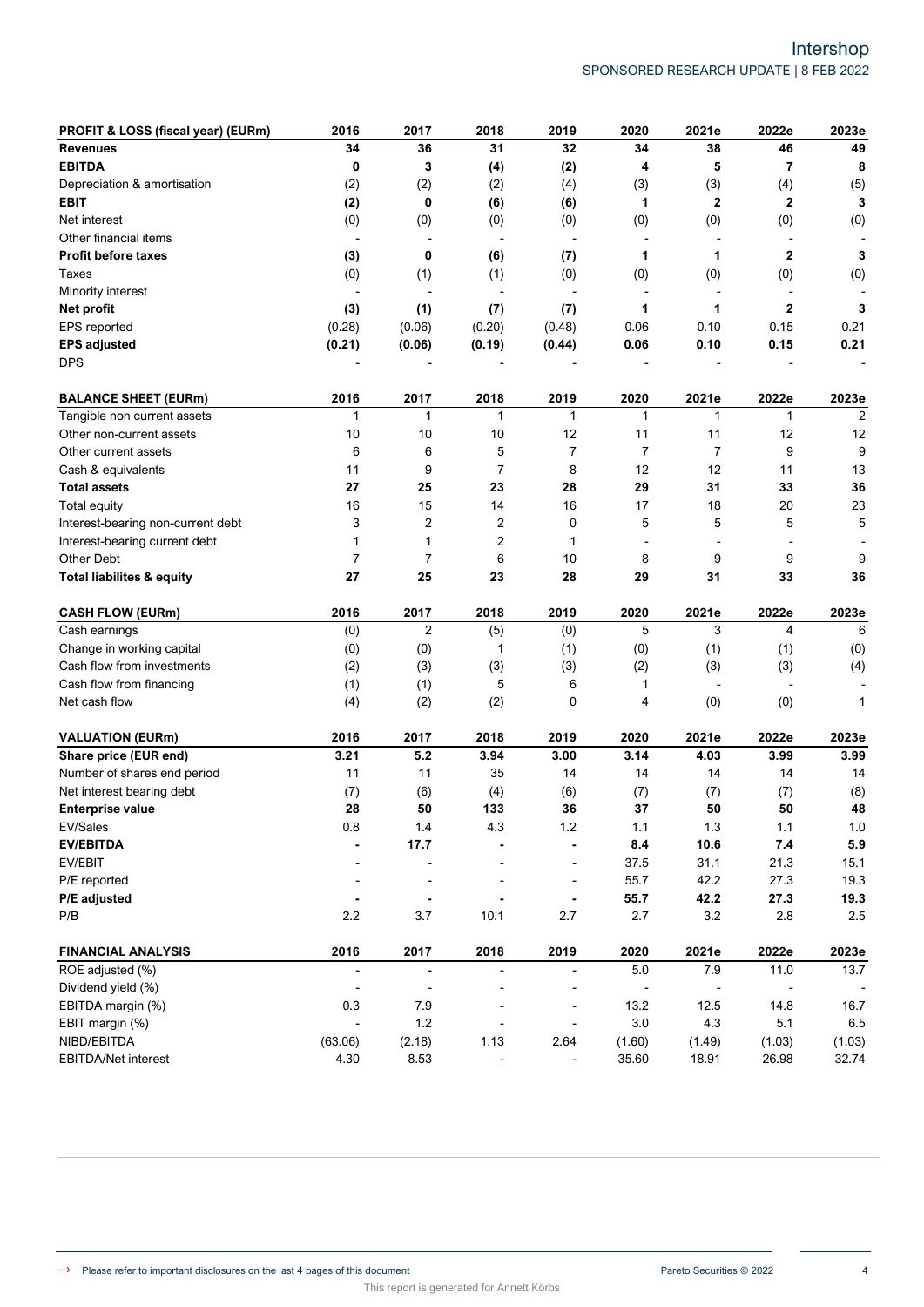# **Disclaimerandlegal disclosures Disclaimer and legal disclosures<br>Origin of the publication or report<br>This publication or report originates from Pareto Securities AS, reg. no. 956 632 374 (Norway),**

**DISCIAIMET AND LEGAL DISCIOSUTES**<br>Prigin of the publication or report<br>This publication or report orginates from Pareto Securities AS, reg. no. 956 632 374 (Norway)<br>Pareto Securities AS, Frankfurt branch, reg. no. DE 320 9 Pareto Securities AB, reg. no. 556206-8956 (Sweden) (together the Group Companies or the **Origin of the publication or report**<br>This publication or report originates from Pareto Securities AS, reg. no. 956 632 374 (Norway)<br>Pareto Securities AS, Frankfurt branch, reg. no. DE 320 965 513 / HR B 109177 (Germany) o home countries. **Content of the publication or report**<br> **Content of the publication or report**<br> **Content of the publication or report**<br> **Content of the publication or report**<br> **This publication or report**<br> **This publication or report**<br> **C** 

Content of the publication or report<br>This publication or report has been prepared solely by Pareto Securities Research.<br>Opinions or suggestions from Pareto Securities Research may deviate from recommendations or **Content of the publication or report**<br>This publication or report has been prepared solely by Pareto Securities Research.<br>Opinions or suggestions from Pareto Securities Research may deviate from recommendations or<br>perinons factors.

### **Sponsored research**

Please note that if this report is labelled as "sponsored research" on the front page, Pareto Factors.<br> **Sponsored research**<br>
Please note that if this report is labelled as "sponsored research" on the front page, Pareto<br>
Securities has entered into an agreement with the company about the preparation of research<br>
re prepara and price targets are based of the securities to n one or more company. Sponsored research is however commissioned for and paid by the company and such material is considered by Pareto Securities to qualify as an a

**Basis and methods for assessment**<br>Opinions and price targets are based on one or more methods of valuation, for instance cash flow analysis, use of m ultiples, behavioral technical analyses o f underlying market movements i n Basis and methods for assessment<br>Opinions and price targets are based on one or more methods of valuation, for instance cash<br>flow analysis, use of multiples, behavioral technical analyses of underlying market movements in<br> research material from the named sources. The date of publication appears from the research material cited or reproduced. Opinions and estimates may be updated in subsequent versions of Finance and the publications of the market isluation and the time horizon. Key assumptions combination with considerations of the market situation and the time horizon. Key assumptions of ofroecasts, price targets and proj versions of the publication or report.

Pareto Securities Research may provide credit research with more specific price targets based on different valuation methods, including the analysis of key credit ratios and other factors on different valuation or report, provided that the relevant company/issuer is treated anew in such later<br>versions of the publication or report.<br>Pareto Securities Research may provide credit research with more specific pri Persions of the publication or report.<br>Pareto Securities Research may provide credit research with more specific price targets based<br>on different valuation methods, including the analysis of key credit ratios and other fac publication or report.

Pareto Securities Research has no fixed schedule for updating publications or reports.

publication or report.<br>Pareto Securities Research has no fixed schedule for updating publications or reports.<br>Unless otherwise stated on the first page, the publication or report has not been reviewed by the<br>issuer before Unless otherwise stated on the first passer before dissemination. In instand<br>prior to publication, the purpose is to<br>**Validity of the publication or report**<br>All opinions and estimates in this put

Sissuer before dissemination. In instances where all or part of a report is presented to the issuer<br>prior to publication, the purpose is to ensure that facts are correct.<br>**Validity of the publication or report**<br>All opinion change without notice. **N optimize that the publication or report are, regardless of source, given in good faith and may only be valid as of the stated date of this publication or report and are subject to change without notice.<br>
<b>No individual** 

incriangle without notice.<br> **No individual investment or tax advice**<br>
The publication or report is intended only to provide general and preliminary information to<br>
investors and shall not be construed as the basis for any No individual investment or tax advice<br>The publication or report is intended only to provide general and preliminary information to<br>investors and shall not be construed as the basis for any investment decision. This public or investor is particularly tailored investment as been used to take into account the individual<br>provide individually tailored investment advice, and does not take into account the individual<br>investor's particular financia investment. and investment objectives. The investor bears the risk of losses in connection with an

financial advisor Before acting on any information in this publication or report, we recommend consulting your<br>financial advisor.<br>The information contained in this publication or report does not constitute advice on the tax

Before acting on any information in this publication or report, we recommend consulting your<br>financial advisor.<br>Consequences of making any particular investment decision. Each investor shall make his/her<br>consequences of ma

#### **Sources**

**Sources**<br>This publication or report may be based on or contain information, such as opinions,<br>recommendations, estimates, price targets and valuations which emanate from Pareto Securities<br>Research' analysts or representat **Sources**<br>This publication or report may be based on or contain<br>recommendations, estimates, price targets and valuations which<br>Research' analysts or representatives, publicly available informa<br>or companies in the Group Com The extent this publication or report is based on or contains which emanate from Pareto Securities<br>
Research' analysts or representatives, publicly available information, information from other units<br>
or companies in the G

To the extent this publication or report is based on or contains information emanating from other<br>Sources ("Other Sources") than Pareto Securities Research ("External Information"), Pareto<br>Securities Research has deem ed t the extent this publication or report is based on or contains information emanating from other<br>sources ("Other Sources") than Pareto Securities Research ("External Information"), Pareto<br>Securities Research has deem ed the

## **Ratings** Equity ratings:

"Buy" Pareto Securities Research expects this financial instrument's total return to exceed 10% over the next 12 months "Hold" Pareto Securities Research expects this financial instrument's total Pareto Securities Research expects this financial instrume<br>return to exceed 10% over the next 12 months<br>Pareto Securities Research expects this financial instrume<br>return to be between -10% and 10% over the next 12 months "Sell" Pareto Securities Research expects this financial instrument's total Pareto Securities Research expects this financial instrument's<br>return to be between -10% and 10% over the next 12 months<br>Pareto Securities Research expects this financial instrument's<br>return to be negative by more than 10%

#### **Analysts Certification**

The research analyst(s) whose name(s) appear on research reports prepared by Pareto Securities Research certify that: (i) all of the views expressed in the research report accurately reflect their personal views about the subject security or issuer, and (ii) no part of the research Analysts Certification<br>The research analyst(s) whose name(s) appear on research reports prepared by Pareto<br>Securities Research certify that (i) all of the views expressed in the research report accurately<br>reflect their per The research analysts whose names appears on research analysts in research reports that are<br>prepared by Pareto Securities Research.<br>The research analysts whose names appears on research reports prepared by Pareto Securitie

recommendations or views expressed by the research analysts in research reports that are<br>prepared by Pareto Securities Research.<br>The research analysts whose names appears on research reports prepared by Pareto Securities<br>t activities. **Limitation**<br>**Research received** contains the field of the activities.<br>**Limitation of liability**<br>**Pareto Securities** Gr

In the control of liability<br>
activities.<br>
Limitation of liability<br>
Pareto Securities Croup or other associated and affiliated companies assume no liability<br>
Pareto Securities Group or other associated and affiliated compan

regions to any investment, any cover will entitle of the Pareto Securities Group or other<br>this publication or report. In no event will entitle sof the Pareto Securities Group or other<br>associated and affiliated companies be solicitation to any person in any jurisdiction where solicitation would be unlawful. All information contained in this research report has been compiled from sources believed to be reliable.<br>However, no representation or w

#### **Risk information**

However, no representation or warranty, express or implied, is made with respect to the<br>completeness or accuracy of its contents, and it is not to be relied upon as authoritative.<br> **Risk information**<br>
The risk of investing inversional and financial conditions of the relevant company, growth prospects, change in interest rates, the economic and political environment, foreign exchange rates, shifts in market semtiments etc. Where an investor's operational and financial conditions of the relevant company, growth prospects, change in interest rates, the economic and political environment, foreign exchange rates, shifts in market sentiments etc. Where an investment marks the content and publication of security is denominated in a different currency to the investor's currency of reference, changes in rates of exchange may have an adverse effect on the value, price or income of or from investments. **Conflicts of the conflicts**<br> **Conflicts** of **interest**<br> **Conflicts** of **interest**<br> **Conflicts** of **interest** 

may not be realized. When investing in individual shares, the investor may lose all or part of the<br>investments.<br>Conflicts of interest<br>Comparises in the Pareto Securities Group, affiliates or staff of companies in the Paret

Companies in the Pareto Securities Group, affiliates or staff of companies in the Pareto Securities Group, may perform services for, solicit business from, make a market in, hold long or short positions in, or otherwise be Accordingly company which is the subject of or referred to in the relevant<br>Research, including acting as that company's official or sponsoring broker and providing<br>investment banking or other financial services. It is the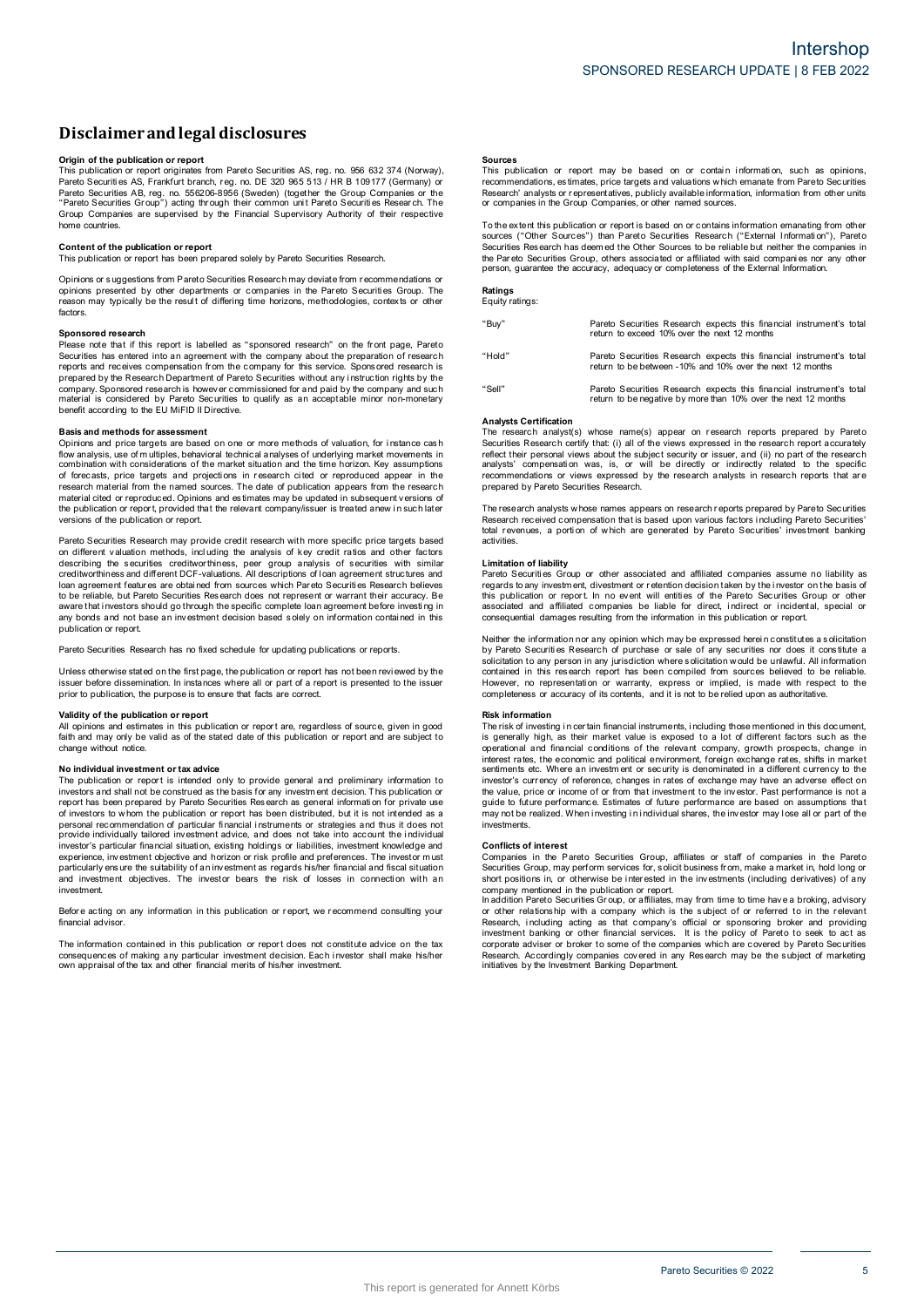To limit possible conflicts of interest and counter the abuse of inside knowledge, the analysts of<br>Pareto Securities Research are subject to internal rules on sound ethical conduct, the<br>management of inside information, ha To limit possible conflicts of interest and counter the abuse of inside knowledge, the analysts of Pareto Securities Research are subject to internal rules on sound ethical conduct, the management of inside information, ha revenues from capital markets activities and individual analyst remuneration. The Group and or the Chapter of the price with applicable legislation and relevant industry standards. The object of the internal rules is for example to ensure that no analyst will abuse or cause others to abuse the internal rules following the Pareto Securities Conflict of Interest Policy. The guidelines in the policy include the social conducts in the policy of the proportion and the proportion and measures with recommendations issued by the stockbrokers associations. This material has been prepared followi

independence between various departments, business areas and sub-business areas within the<br>Pareto Securities Group in order to, as far as possible, avoid conflicts of interest from arising With recommendance is used of the Pareto Securities Conflict of Interest Policy.<br>The guidelines in the policy include rules and measures aimed at achieving a sufficient degree of<br>pareto Securities Group in order to, as far between such departments, business areas and sub-business areas as well as their customers. The guidelines in the policy include rules and measures aimed at achieving a sufficient degree of independence between various departments, business areas and sub-business areas within the between such departments, busines Pareto Securities Group in order to, as far as possible, avoid conflicts of interest from arising<br>between such departments, business areas and sub-business areas as well as their customers.<br>One purpose of such measures is arias and to safeguard the impartialness of the employees. For example, the linvestment Banking departments and certain other departments included in the Pareto Securities Group are surrounded by arrangements, so-called Ch with respect to the independence of analysts from other departments within the Pareto Securities Group rules Group rules Concerning in the Companies of the concerning of the contact without limitation, rules aimed at securiting the impartialness of, e.g., analysts working in the Pareto Securities Research d The securities Group rules concerning contacts with covered companies and rules concerning<br>personal account trading carried out by analysts.<br>**Distribution restriction**<br>The securities referred to in this publication or repo

#### **Distribution restriction**

personal account trading carried out by analysts.<br>Distribution restriction<br>The securities referred to in this publication or report may not be eligible for sale in some<br>jurisdictions and persons into whose possession this Distribution restriction<br>The securities referred to in this publication or report may not be eligible for sale in some<br>ilurisdictions and persons into whose possession this document comes should inform themselves<br>about and This research is only intended for and music procedure in the US, or retail clients in the United Kingdom, as<br>not be distributed to private customers in the US, or retail clients in the United Kingdom, as<br>defined by the Fi

United States and U.S entities seeking more information about any of the issuers or securities Note that the britancial Conduct Authority (FCA).<br>This research is only intended for and may only be distributed to institutional investors in the<br>United States and U.S entities seking more information about any of the iss Pareto Securities Inc. is a broker-dealer registered with the U.S. Securities and U.S entities and L.S. and registered with the U.S. Securities and Exchange<br>Commission and is a member of FINRA &SIPC. U.S. To the extent req

laws and regulations, Pareto Securities Inc. accepts responsibility for the contents of this Pareto Securities Inc. a la abroker-dealer registered with the U.S. Securities and Exchange<br>Commission and is a member of FINRA &SIPC. U.S. To the extent required by applicable U.S<br>Idwas and regulations, Pareto Securities Securities Research are not FDIC insured, may lose value and are not guaranteed by Pareto<br>Securities Research are not FDIC insured, may lose value and are not guaranteed by Pareto<br>Securities Inc. or Pareto Securities Resea commitment whatsoever. The securities of non-U.S. issuers may not be registered with or subject to SEC reporting and other requirements. The information available about non-U.S. companies may be limited, and non-U.S. compa securities of comparies may be limited, and non-U.S. companies are generally not subject to the same<br>uniform auditing and reporting standards as U.S. companies. Market rules, conventions and<br>practices may differ form U.S. erode principal and investment returns. Pareto Securities of comparable U.S. comparies. Fluctuations in the values of rational currencies, as<br>well as the potential for governmental restrictions on currency movements, can significantly<br>erode principal and investm

disclosed herein.

### **Distribution in Singapore**

Distribution in Singapore<br>Pareto Securities Pte Ltd holds a Capital Markets Services License is an exempt financial advisor<br>under Financial Advisers Act, Chapter 110 ("FAA") of Singapore and a subsidiary of Pareto under Financial Advisers Act, Chapter 110 ("FAA") of Singapore and a subsidiary of Pareto Securities AS. Pareto Securities Pte Ltd holds a Capital Markets Services License is an exempt financial advisor<br>under Financial Advisers Act, Chapter 110 ("FAA") of Singapore and a subsidiary of Pareto<br>Securities AS.<br>This report is dire

ration conditions and a subsidiary of Parent uncertained solutions and a subsidiary of Parent<br>securities AS.<br>This report is directed solely to persons who qualify as "accredited investors", "expert investors"<br>and "institut and "institutional investors" as defined in section 4A(1) Securities and Futures Act, Chapter 289<br>("SFA") of Singapore. This report is intended for general circulation amongst such investors and<br>("SFA") of Singapore. This report.

such product. Please contact Pareto Securities Pte Ltd, 16 Collyer Quay, # 27-02 Income at Raffles, Singapore 049318, at +65 6408 9800 in matters arising from, or in connection with this report.<br> **Additional provisions on** under no circumstances is it to be construed as an offer to sell or a solicitation of or an offer to buy any securities that may be described herein. This research report is not, and under no circumstances is it to be cons under no circumstances is it to be construed as an offer to sell or a solicitation of or an offer to<br>buy any securities that may be described herein. This research report is not, and under no<br>circumstances is it to be cons any offerice. Any securities described or discussed within this research report may only be<br>distributed in Canada in accordance with applicable provincial and territorial securities laws. Any<br>offer or sale in Canada of the province or territory of Canada in which such offer or sale is made. Under no circumstances is<br>the information contained herein to be construed as being tailored to the needs of the recipient.<br>Carritory of Canada nor shoul province or territory of Canada in which such offer or sale is made. Under no circumstances is the information contained herein to be construed as being tailored to the needs of the recipient. Canadian recipients are advis herein.

#### **Distribution in United Kingdom**

consequential loss arising from any use of this research report or the information contained<br>herein.<br>**Distribution in United Kingdom**<br>This publication is issued for the benefit of persons who qualify as eligible counterpar professional clients and should be made available only to such persons and is exempt from the restriction on financial promotion in s21 of the Financial Services and Markets Act 2000 in reliance on provision in the FPO.<br>Co

#### **Copyright**

reliance on provision in the FPO.<br> **Copyright**<br>
This publication or report may not be mechanically duplicated, photocopied or otherwise<br>
reproduced, in full or in part, under applicable copyright laws. Any infringement of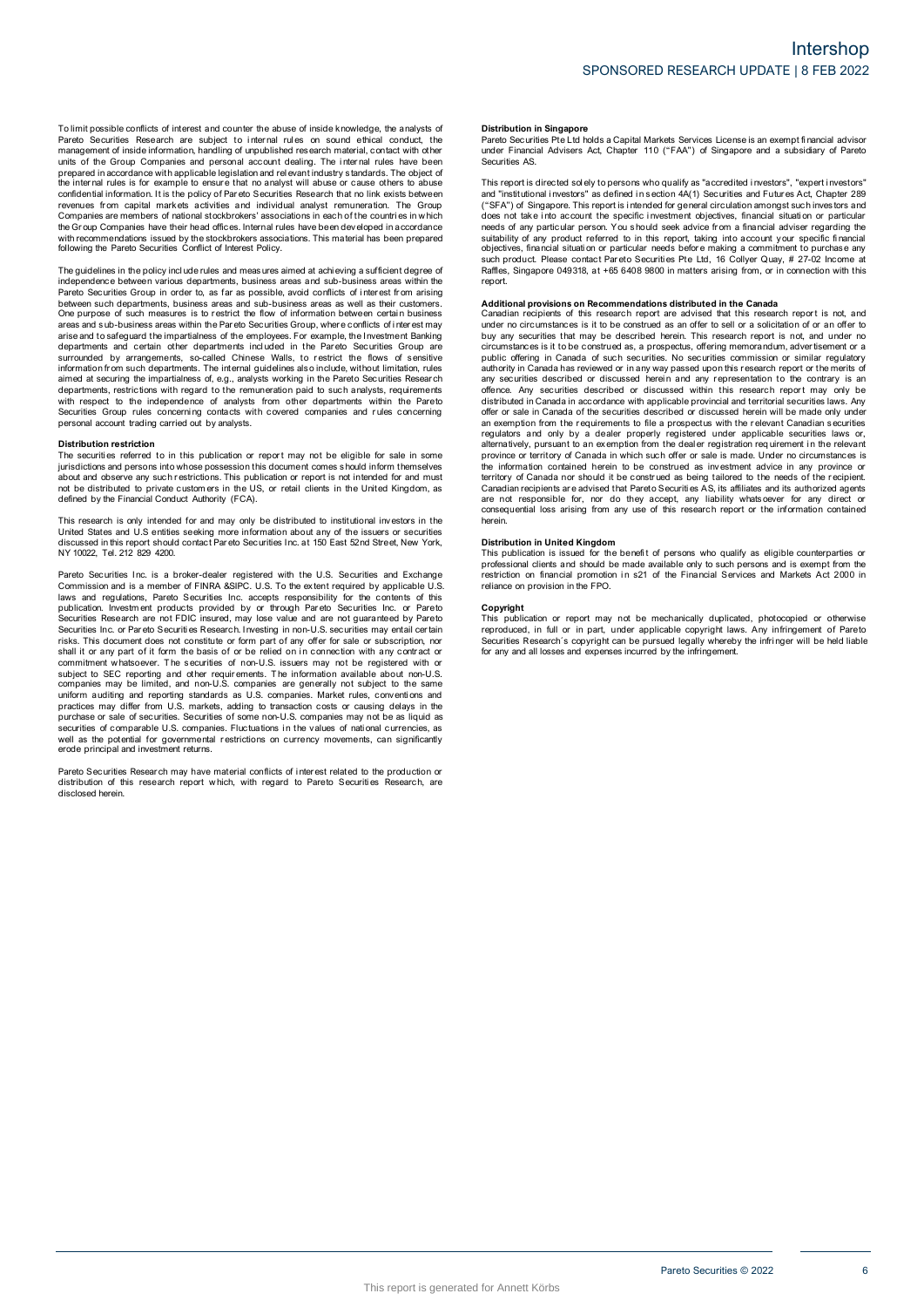# **Appendix A**

*Disclosure requirements i n accordance with C ommission Delegated Regulati on (EU) 2016/958 and the FINRA Rule 2241*

|                                 |               |               | Kalera                 | $^{\circ}$  |
|---------------------------------|---------------|---------------|------------------------|-------------|
| Companies                       | No. of shares | Holdings in % | Kitron                 | $\mathbf 0$ |
|                                 |               |               | Komplett Bank          | $\mathbf 0$ |
| Bonheur                         | 240,958       | 0.57%         | Kongsberg Gruppen      | $^{\circ}$  |
| Pareto Bank                     | 15,311,702    | 21.92%        | <b>KWS</b>             | 75          |
| Selvaag Bolig                   | 4.284.191     | 4.57%         | Ler øy Seaf ood Gr oup | $\mathbf 0$ |
| Sparebank 1 Nor d-Nor ge        | 4,287,282     | 4.27%         | Meltwater              | $^{\circ}$  |
| SpareBank 1 Ringer ike Hadeland | 100,000       | 0.64%         | Mercell                | $\mathbf 0$ |
| Sparebank 1 SMN                 | 1,970,442     | 1.52%         | Mowi                   | $^{\circ}$  |
| Sparebank 1 SR-Bank             | 1,857,563     | 0.73%         | MPC Container Ships    | $^{\circ}$  |
| SpareBank 1 Østf old Akershus   | 1,232,229     | 9.95%         | NEXT Biometrics        | $\mathbf 0$ |
| SpareBank 1 Østlandet           | 3.833.163     | 3.61%         | NORBIT ASA             | $^{\circ}$  |
| Sparebanken Møre                | 305,239       | 3.09%         | Nor dic Semi conductor | $\mathbf 0$ |
| Spar ebanken Sør                | 433,744       | 2.77%         | Noreco                 | $^{\circ}$  |
| Spar ebanken Vest               | 6,862,263     | 6.39%         | Norse Atlantic         | $\Omega$    |
| <b>NEXT Biometrics</b>          | 710,901       | 0.78%         | Norsk Hydro            | $\mathbf 0$ |
| SpareBank 1 Sørøst-Norge        | 1,771,308     | 2.81%         | Nor ske Skog           | $^{\circ}$  |

|             | <b>Total holdings</b> | Spar ebanken Vest   | $\Omega$    | 17,38                                                                                                                                                          |
|-------------|-----------------------|---------------------|-------------|----------------------------------------------------------------------------------------------------------------------------------------------------------------|
|             |                       | Spar ebanken Øst    | $\Omega$    | 1,50                                                                                                                                                           |
| $\mathbf 0$ | 1,825                 | Stolt-Nielsen       | $\Omega$    | 1,81                                                                                                                                                           |
| 500         | 3,052                 | Stor ebr and        | $\Omega$    | 25,69                                                                                                                                                          |
| $\Omega$    | 20,162                | Subsea 7            | $\Omega$    | 12,89                                                                                                                                                          |
| $\Omega$    | 10,881                | Telenor             | $\Omega$    | 14,752                                                                                                                                                         |
| $\Omega$    | 138,040               | TGS-NOPEC           | $\Omega$    | 60                                                                                                                                                             |
| $\Omega$    | 125,848               | Vow                 | $\Omega$    | 5,68                                                                                                                                                           |
| n           | 166,818               | Vow Green Metals    | $\Omega$    | 19,68                                                                                                                                                          |
|             | 22,675                | Wallenius Wilhemsen | $^{\circ}$  | 16,75                                                                                                                                                          |
|             | 30,170                | XXL                 | $\Omega$    | 20,92                                                                                                                                                          |
|             | 684                   | Yara                | $\mathbf 0$ | 15,68                                                                                                                                                          |
|             | 3,600                 | Zaptec              | $\mathbf 0$ | 14,000                                                                                                                                                         |
|             | 1,685                 |                     |             |                                                                                                                                                                |
|             | 13,940                |                     |             |                                                                                                                                                                |
|             | 32,088                |                     |             |                                                                                                                                                                |
|             | 650                   |                     |             |                                                                                                                                                                |
|             | 2,940                 |                     |             |                                                                                                                                                                |
|             | 31,499                |                     |             |                                                                                                                                                                |
|             | 97,965                |                     |             |                                                                                                                                                                |
|             | 16,076                |                     |             |                                                                                                                                                                |
|             | 14,350                |                     |             |                                                                                                                                                                |
|             | 100,250               |                     |             |                                                                                                                                                                |
|             | 20,000                |                     |             |                                                                                                                                                                |
|             | 48,805                |                     |             |                                                                                                                                                                |
|             | 151,978               |                     |             |                                                                                                                                                                |
|             | 39,367                |                     |             |                                                                                                                                                                |
|             | 130,000               |                     |             |                                                                                                                                                                |
|             | 2,606                 |                     |             |                                                                                                                                                                |
|             | 13,208                |                     |             |                                                                                                                                                                |
| n           | 12,527                |                     |             |                                                                                                                                                                |
| $\Omega$    | 1,317                 |                     |             |                                                                                                                                                                |
|             | Analyst holdings*     |                     |             | Thisoverview isupdated monthly (last updated 17.01.2022).<br>*Analyst holdingsrefersto positionsheld by the Pareto Securities AS analyst covering the company. |

| Appendix A                                                 |                                                                                                |                       |                                                        |                              |                       |
|------------------------------------------------------------|------------------------------------------------------------------------------------------------|-----------------------|--------------------------------------------------------|------------------------------|-----------------------|
|                                                            | Disclosure requirements in accordance with Commission Delegated Requlation (EU) 2016/958       |                       | Company                                                | Analyst holdings*            | <b>Total holdings</b> |
| and the FINRA Rule 2241                                    |                                                                                                |                       | <b>Frontline</b>                                       | $\circ$                      | 84,948                |
|                                                            |                                                                                                |                       | Gaming Innovation Group                                | $\mathbf{0}$                 | 25,912                |
|                                                            | The below list shows companies where Pareto Securities AS - together with affiliated companies |                       | Gjensidige For sikring                                 | $\mathbf{0}$                 | 7,734                 |
|                                                            | and/or persons – owns a net long position of the shares exceeding 0,5 % of the total issued    |                       | Grieg Seafood                                          | $\mathbb O$                  | 9,127                 |
|                                                            | share capital in any company where a recommendation has been produced or distributed by        |                       | Haf nia Ltd.<br>Huddly                                 | $\Omega$<br>$\Omega$         | 10,000                |
| Pareto Securities AS.                                      |                                                                                                |                       | Hydr ogenPro                                           | $\mathbb O$                  | 906, 173<br>37,552    |
|                                                            |                                                                                                |                       | Ice Fish Farm                                          | $\mathbf 0$                  | 2,000                 |
|                                                            |                                                                                                |                       | ice Group ASA                                          | $\mathbb O$                  | 200,000               |
|                                                            |                                                                                                |                       | Kalera                                                 | $\mathbf{0}$                 | 26,752                |
| Companies                                                  | No. of shares                                                                                  | Holdings in %         | Kitr on                                                | $\Omega$                     | 18,386                |
|                                                            |                                                                                                |                       | Komplett Bank                                          | $\Omega$                     | 209,400               |
| Bonheur                                                    | 240,958                                                                                        | 0.57%                 | Kongsber g Gr uppen                                    | $\mathbb O$                  | 34,001                |
| Pareto Bank                                                | 15 311 702                                                                                     | 21.92%                | <b>KWS</b>                                             | 75                           | 75                    |
| Selvaag Bolig                                              | 4,284,191                                                                                      | 4.57%<br>4.27%        | Ler øy Seaf ood Gr oup<br>Meltwater                    | $\Omega$<br>$\circ$          | 39,328<br>30,700      |
| Sparebank 1 Nor d-Nor ge<br>SpareBank 1 Ringerike Hadeland | 4,287,282<br>100,000                                                                           | 0.64%                 | Mercell                                                | $\mathbf{0}$                 | 24,863                |
| Sparebank 1 SMN                                            | 1,970,442                                                                                      | 1.52%                 | Mowi                                                   | $\mathbb O$                  | 486                   |
| Sparebank 1 SR-Bank                                        | 1,857,563                                                                                      | 0.73%                 | <b>MPC</b> Container Ships                             | $\mathbb O$                  | 50,472                |
| SpareBank 1 Østf old Akershus                              | 1,232,229                                                                                      | 9.95%                 | NEXT Biometrics                                        | $\mathbf{0}$                 | 710,901               |
| SpareBank 1 Østlandet                                      | 3,833,163                                                                                      | 3.61%                 | NORBIT ASA                                             | $\Omega$                     | 1,656                 |
| Sparebanken Møre                                           | 305,239                                                                                        | 3.09%                 | Nor dic Semi conductor                                 | $\Omega$                     | 5,336                 |
| Spar ebanken Sør                                           | 433,744                                                                                        | 2.77%                 | Nor eco                                                | $^{\circ}$                   | 790                   |
| Sparebanken Vest                                           | 6,862,263                                                                                      | 6.39%                 | Nor se Atlantic                                        | $\Omega$                     | 25,000                |
| <b>NEXT Biometrics</b>                                     | 710,901                                                                                        | 0.78%                 | Norsk Hydro                                            | $\Omega$                     | 84,189                |
| SpareBank 1 Sørøst-Norge                                   | 1,771,308                                                                                      | 2.81%                 | Nor ske Skog<br>Northern Drilling Ltd.                 | $\mathbf{0}$<br>$\mathbf{0}$ | 98.499<br>92,319      |
|                                                            |                                                                                                |                       | NTS                                                    | $\mathbb O$                  | 2,172                 |
|                                                            |                                                                                                |                       | Okeanis Eco Tankers                                    | $\mathbb O$                  | 2,000                 |
|                                                            |                                                                                                |                       | Orkla                                                  | $\Omega$                     | 21,683                |
|                                                            |                                                                                                |                       | Panor o Ener gy                                        | $\mathbb O$                  | 36,421                |
|                                                            |                                                                                                |                       | Par eto Bank                                           | $\mathbf{0}$                 | 1,341,356             |
|                                                            |                                                                                                |                       | Pexip Holding                                          | $\Omega$                     | 105,121               |
|                                                            |                                                                                                |                       | Protector Forsikring                                   | $\Omega$                     | 14,000                |
|                                                            |                                                                                                |                       | Pryme<br>Quantaf uel                                   | $\mathbf{0}$<br>$\mathbf{0}$ | 4,500                 |
|                                                            | Pareto Securities AS may hold financial instruments in companies where a recommendation has    |                       | <b>REC Silicon</b>                                     | $\mathbf{0}$                 | 5,797<br>35,951       |
|                                                            | been produced or distributed by Pareto Securities AS in connection with rendering investment   |                       | Sal M ar                                               | $\mathbf{0}$                 | 2,799                 |
| services, including Market Making.                         |                                                                                                |                       | Sandnes Sparebank                                      | $\Omega$                     | 4,013                 |
|                                                            |                                                                                                |                       | Scatec                                                 | $\circ$                      | 30,456                |
|                                                            |                                                                                                |                       | Seaway 7                                               | $\mathbb O$                  | 4,000                 |
|                                                            | Please find below an overview of material interests in shares held by employees in Pareto      |                       | Selvaag Bolig                                          | $\mathbf 0$                  | 3,093                 |
|                                                            | Securities AS, in companies where a recommendation has been produced or distributed by         |                       | Spar ebank 1 Nor d-Nor ge                              | $\Omega$                     | 3,350                 |
|                                                            | Pareto Securities AS. "By material interest" means holdings exceeding a value of NOK 50 000.   |                       | Spar ebank 1 SMN                                       | $\Omega$<br>$\mathbf{0}$     | 12,740                |
|                                                            |                                                                                                |                       | Spar ebank 1 SR-Bank<br>SpareBank 1 Østf old Aker shus | $\Omega$                     | 16,054<br>1,252       |
|                                                            |                                                                                                |                       | SpareBank 1 Østl andet                                 | $\mathbf{0}$                 | 9,621                 |
|                                                            |                                                                                                |                       | Spar ebanken Sør                                       | $\mathbf{0}$                 | 16,435                |
| Company                                                    | Analyst holdings*                                                                              | <b>Total holdings</b> | Spar ebanken Vest                                      | $\Omega$                     | 17,382                |
|                                                            |                                                                                                |                       | Spar ebanken Øst                                       | $^{\circ}$                   | 1,500                 |
| AF Gr uppen                                                | $\circ$                                                                                        | 1,825                 | Stolt-Nielsen                                          | $\mathbf{0}$                 | 1,817                 |
| Aker ASA                                                   | 500                                                                                            | 3,052                 | Stor ebr and                                           | $\circ$                      | 25,698                |
| Aker BP                                                    | $\circ$<br>$\Omega$                                                                            | 20,162                | Subsea 7                                               | $\Omega$<br>$\Omega$         | 12,893                |
| Aker Carbon Capture<br>Aker Clean Hydrogen                 | $\Omega$                                                                                       | 10,881<br>138,040     | Telenor<br>TGS-NOPEC                                   | $\Omega$                     | 14,752<br>600         |
| Aker Horizons                                              | $\Omega$                                                                                       | 125,848               | Vow                                                    | $\Omega$                     | 5,681                 |
| Aker Offshore Wind                                         | $^{\circ}$                                                                                     | 166,818               | Vow Green Metals                                       | $\mathbf{0}$                 | 19,681                |
| Aprila Bank ASA                                            | $\Omega$                                                                                       | 22.675                | Wallenius Wilhemsen                                    | $\mathbf{0}$                 | 16,750                |
| Archer                                                     | $\Omega$                                                                                       | 30,170                | XXL                                                    | $\mathbf{0}$                 | 20,923                |
| ArcticZymes Technologies                                   | $^{\circ}$                                                                                     | 684                   | Yara                                                   | $^{\circ}$                   | 15,681                |
| Austevoll Seaf ood                                         | $\Omega$                                                                                       | 3.600                 | <b>Zantec</b>                                          | $\mathbf{0}$                 | 14,000                |
|                                                            |                                                                                                |                       |                                                        |                              |                       |